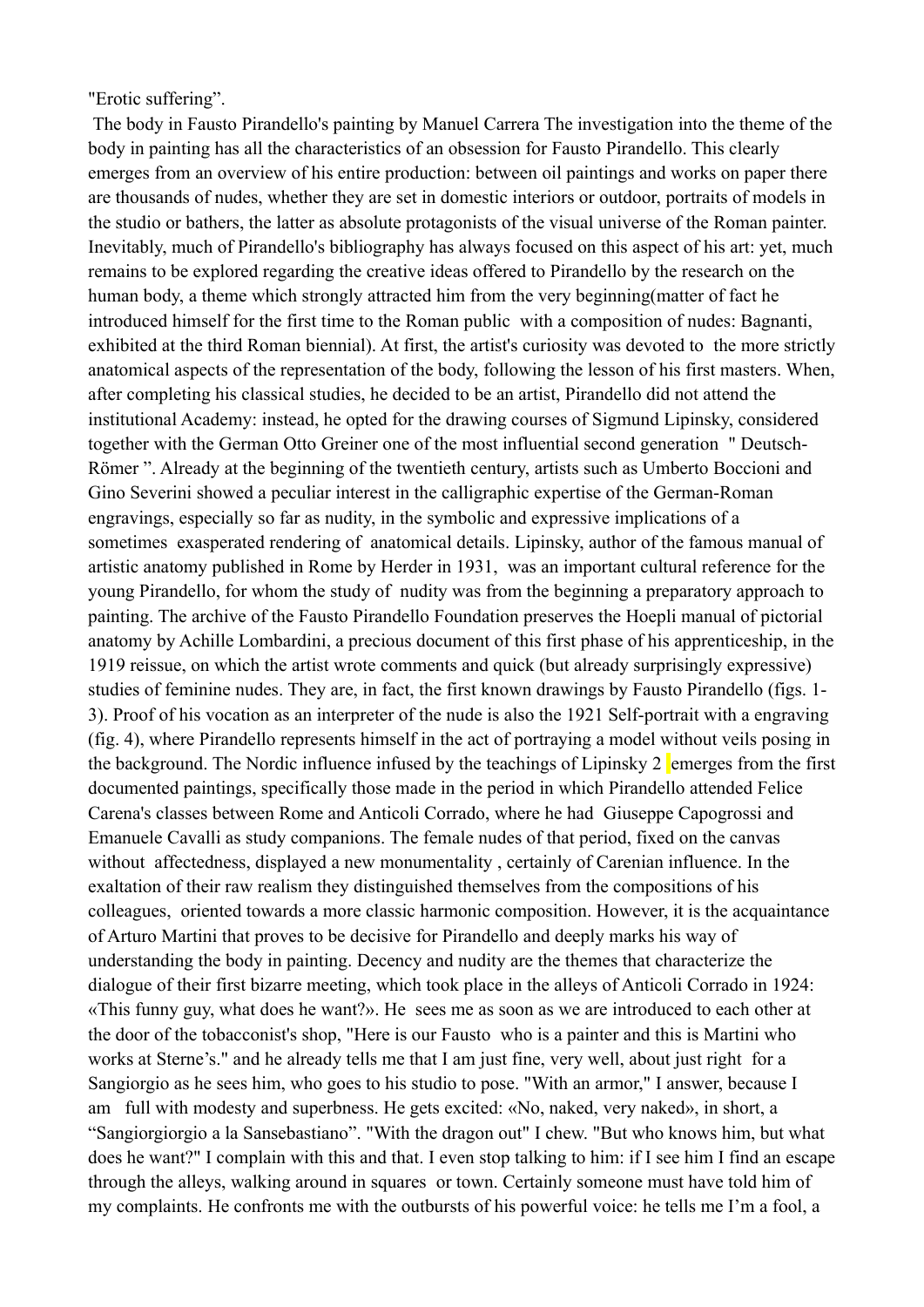cranky one, and he disarms me. It ends with a laugh. "No Sangiorgio,therefore!" I confess that this guy intrigues me.3 Starting from the mid-twenties, the archaic martini an plastic seems to reverberate in Fausto Pirandello's painting, especially in the nudes. The bodies take on sculptural connotations and the skin of the figures, rendered with lumpy brushstrokes, dense with matter, ends up resembling rough surfaces and Ziveri already noted a German influence in Pirandello's painting: G Giuffrè, Fausto Pirandello : with an appendix of unreleased writings, Rome 1984, pp. 222-224. throbbing with life of Martini's refractory terracottas. «Fausto Pirandello honestly works on his daily chaos: you can feel in the composition there is a near end of the world between clay women and sand» 4, wrote Raffaele Carrieri in a review of the Quadrennial of 1943. The earthy tone of the figures recurs in the nudes and in the series of swimmers in the second half of the Thirties and in the first half of the following decade. A time where Pirandello will demonstrate to have reached a first maturity. His stylistic code is already fully personal: with his colleagues from the "Roman School" he shares the tonalist approach to painting, as well as the cultural references, moving from the Fifteenth century to Picasso with a return to the art of Pompeii (a shock in the same period also for Arturo Martini). In any case a lone voice . The expressive and painful value of his nudes did not escapet he contemporary criticism of the time. His visual language, moreover, was intentionally direct and communicative (such as to make it difficult for him to free himself from figuration). To better understand his peculiar interpretation of the theme - and try to identify the reason of his obsessive return on the subject - a reference to his personal sphere is essential here. Beyond the anecdotal, it is evident that the introspective character of Fausto Pirandello's painting is to be directly connected to his personal experience. It is his son Pierluigi, in his recent memoirs, who tells how problematic and fraught with contradictions was the painter's relationship with the other sex, in particular with his wife, Pompilia D'aprile. A model from Anticoli Corrado, of humble origins but since adolescence in contact with artists l from all over the world (he even posed for Auguste Rodin), she achieved a lively notoriety for her sculptural physique. Pirandello, however, never wanted to immortalize her naked. The relationship between the two, marked by passions and outbursts of jealousy, was never notified to Luigi Pirandello, who until 1930 was not even aware of having a nephew. The artist strongly feared the severe judgment of his father, a man both avantgarde in art and conservative in private life. One of the reason why Fausto developed an eversuffering relationship with sex and love and intimacy. Problems that will inevitably also be reflected in the relationship with his children, constantly immortalized in melancholy attitudes, as in the Pompeian masterpiece Antonio (cat. 4 R. Carrieri, IV Quadrennial, in "Tempo", 8-15 July 1943, n. 215 , p. 25. 5 A. Veneroso, P. Pirandello, The forgotten Pirandello: through three generations of Pirandellos, Rome 2017, pp. 56- 58. 6 For further information, see M. Carrera (edited by), Le muse by Anticoli Corrado: portraits and stories of models from Anticoli, from De Carolis to Pirandello, Rome 2017. 2). Or again with a psychological introspection with alchemical references, as in Pierluigi (fig. 5), in which the pose of the boy seems to mention Dürer's Melencolia I. In nudes, more than in any other subject, Pirandello will always tend to communicate suggestions of his inner torment. Precisely this aspect of his artistic expression can be linked to the fury towards the female figure, towards which, from an aesthetic point of view, he has never shown particular indulgence: "women born from the brush of Fausto Pirandello are very ugly" the writer Maria Linda Sommaruga Natali pointed out in a review of the Quadrennial of 1935 . The desire to deprive all the female portraits of any graceful element therefore becomes programmatic in the nudes, where eroticism gives way to pain. See, for example, the Woman with the bust (around 1940), of which an unpublished watercolor study is presented here where the model, compared to the known oil version (fig. 6), shows herself in a more explicit nudity (cat. 1). The gesture of the woman, who tightens the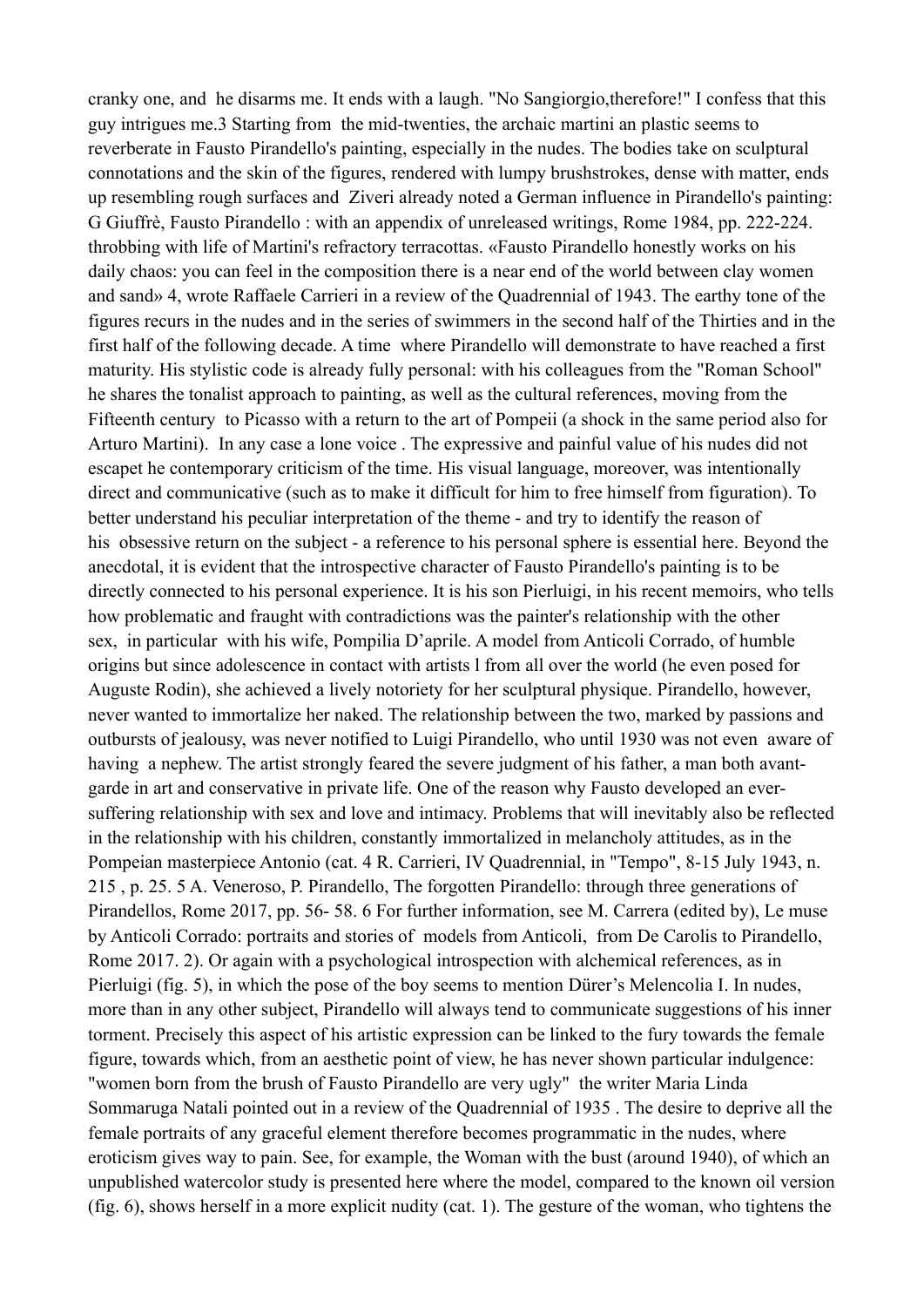corset on her abdomen, tells something of self-punishment: in short, it seems to express all that "erotic suffering" of which Virgilio Guzzi wrote in the same period , on the subject of bathers, in the first of the critical texts dedicated to his friend Pirandello. Then he added: "these terrestrial nymphs are certainly not from Diana's court; they won't smooth the mustaches to Mr. Boucher's friends. The land they inhabit is often like a land, turned into gray, and burned by the sun. More than a light, a mugginess, a vapor envelops it all, where the colors fade, those colors that are now typical of the artist, colors which looks like pastel and with the spatula treating them like a plaster: those whites of chalk, those grays of dry clay and of ash, those delicate pinks and those browns of earth ». Anyway, Pirandello never seemed to have expressed himself in writing on the issue of nude painting. In all the autographed writings, between thoughts and notes that he wrote down on any type of paper support, there are in fact very rare traces of speculations on the representation of the human body. The expression of the inner conflict between decency and desire to free himself from the bestiality of his impulses was possible, for the artist, only through lines and color, however without ever finding a sure way out. Anyway,, a writing is known - which is worth remembering here - in which Fausto Pirandello describes the vision of a bather, in which the theme of eroticism meets, just like in his paintings, with that of pain: ML Natali, Female Figures in painting (At the Roman Quadrennial), in "The rights of the school", 5 August 1935, n. 37, p. 407. 8 V. Guzzi, Art exhibition at theTerme: exhibition by Fausto Pirandello, Rome 1941, p. 4. "The young woman sitting on the sand hugs her knees and struggles with an uncovered sensuality and, freed from any conventional framework , animalistically, she feels the state of nature in the congestion of the sun that has reddened and swollen her face, her shoulders. She is astonished and much more naked than decency allows her; and it's a lot. She looks in a grim way, full of appetites and disruptions that have no place, reason or apparent purpose here. She would like to be satisfied with herself if she found the hermaphrodite way. Now she reclines her head and closes her eyes so as not to lose them against the sun and has an act of sufficiency in her mouth ,an ability to enjoy everything that worries me ". The expressive transposition in Pirandello's figuration was accentuated in the immediate post-war period. Bathers assume increasingly sharp-cornered forms: all attention turns to the tangling of bodies, making the setting increasingly secondary. No longer natural or architectural backgrounds, but colors spread over large backgrounds, most of the time alluding to the sky and the sea. The reinterpretation of certain Picassian patterns then led him to a gradual sublimation of the shape, until, in the mid-1950s, he reached an abstract parenthesis. But the decomposed and fragmented figures, "concave and convex" or refracting in the light (fig. 7), do not seem to abandon the sphere of pain. «Your distorted nudes, marked by lines like the cabal, are always poor tortured meat», Guzzi writes in 1950: «faceted or flattened and summarized inside black or red lines that should reduce them to numbers, to rich and strange arabesques, keep the heartbeat, the color of mortal substance, they live an essentially earthly life in which the viscera beat and blood runs ». The subsequent return to the figure from the late Fifties - a sort of inverse sublimation - is expressed almost entirely in the themes of the nude and the swimmers, taken up with serial obsessiveness. In parallel, and with the usual seriality, Pirandello creates still lifes, in whose compositional patterns rhythmic scans similar to those of groups of nudes can be seen. Bathers, therefore, end up becoming objects themselves - those objects with which, to use Guttuso's words, as early as 1940 he seemed "to be [...] in morbid intimacy" 11. Then when his health forced him to gradually abandon the use of oil, Pirandello concentrated all his energies on paper, in particular on the pastel technique, creating mainly works of 9 ML Aguirre D'Amico (edited by), Fausto Pirandello: Small impertinence: fragments of autobiography and other writings, Palermo 1987, p. 56. 10 V. Guzzi, Fausto Pirandello, Rome 1950, p. 21. 11 R. Guttuso, Painters at the IX Sindacale del Lazio, in "Primato",